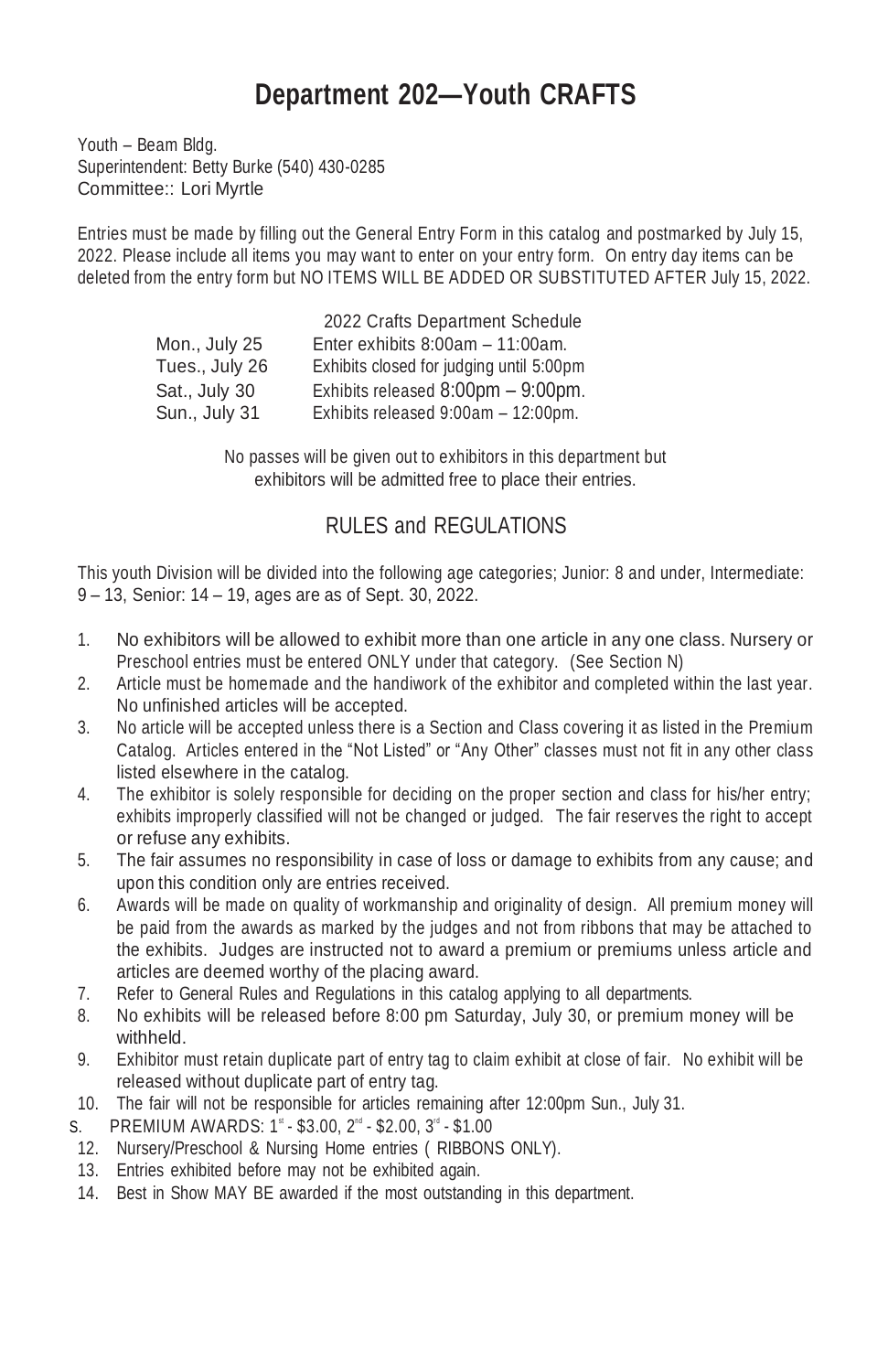| Section A - Wooden<br>Class 1- Wooden Bird House<br>Class 2 - Wooden Animals<br>Class 3-Any other item                                                                                                                                                                                                                                                                                                  |
|---------------------------------------------------------------------------------------------------------------------------------------------------------------------------------------------------------------------------------------------------------------------------------------------------------------------------------------------------------------------------------------------------------|
| Section B - Flower Arrangements (made by individual)<br>Class 4-Any item                                                                                                                                                                                                                                                                                                                                |
| Section C - Basketry<br>Class 5-Any item                                                                                                                                                                                                                                                                                                                                                                |
| Section D - Decorative Painting<br>Class 6-Any item                                                                                                                                                                                                                                                                                                                                                     |
| Section E-Ceramics (made by individual)<br>Class-7 Any item                                                                                                                                                                                                                                                                                                                                             |
| Section F-Dazzling Shirts<br>Class 8-Studded<br>Class 9-Painted<br>Class 10-Appliqued<br>Class 11-Any other                                                                                                                                                                                                                                                                                             |
| Section G-Jewelry<br>Class 12-Paper<br>Class 13-Fabric<br>Class 14-Beaded jewelry-single piece<br>Class 15-Beaded Jewelry (sets 2 & 3 pieces<br>Class 16-String Hemp<br>Class 17-Wire<br>Class 18-Polymar Clay<br>Class 19-Any other                                                                                                                                                                    |
| Section H-Miscellaneous<br>Class 20-Brown Bag Sculpture<br>Class 21-Painted Glass<br>Class 22-Fabric Picture Frame<br>Class 23-Greeting Cards<br>Class 24—Flags<br>Class 25-What's new (item made from recycled material Class 26-Brown Bag items<br>Class 27-Article made of seashells<br>Class 28-Stained Glass<br>Class 29-Art of Paper Cutting<br>Class 30-Rubber Stamped Art<br>Class 31-Any other |
| Section I- Wreaths<br>Class 32-Christmas                                                                                                                                                                                                                                                                                                                                                                |

Class 33—Easter Class 34—Halloween Class 35—Thanksgiving Class 36—Any other  $\epsilon$